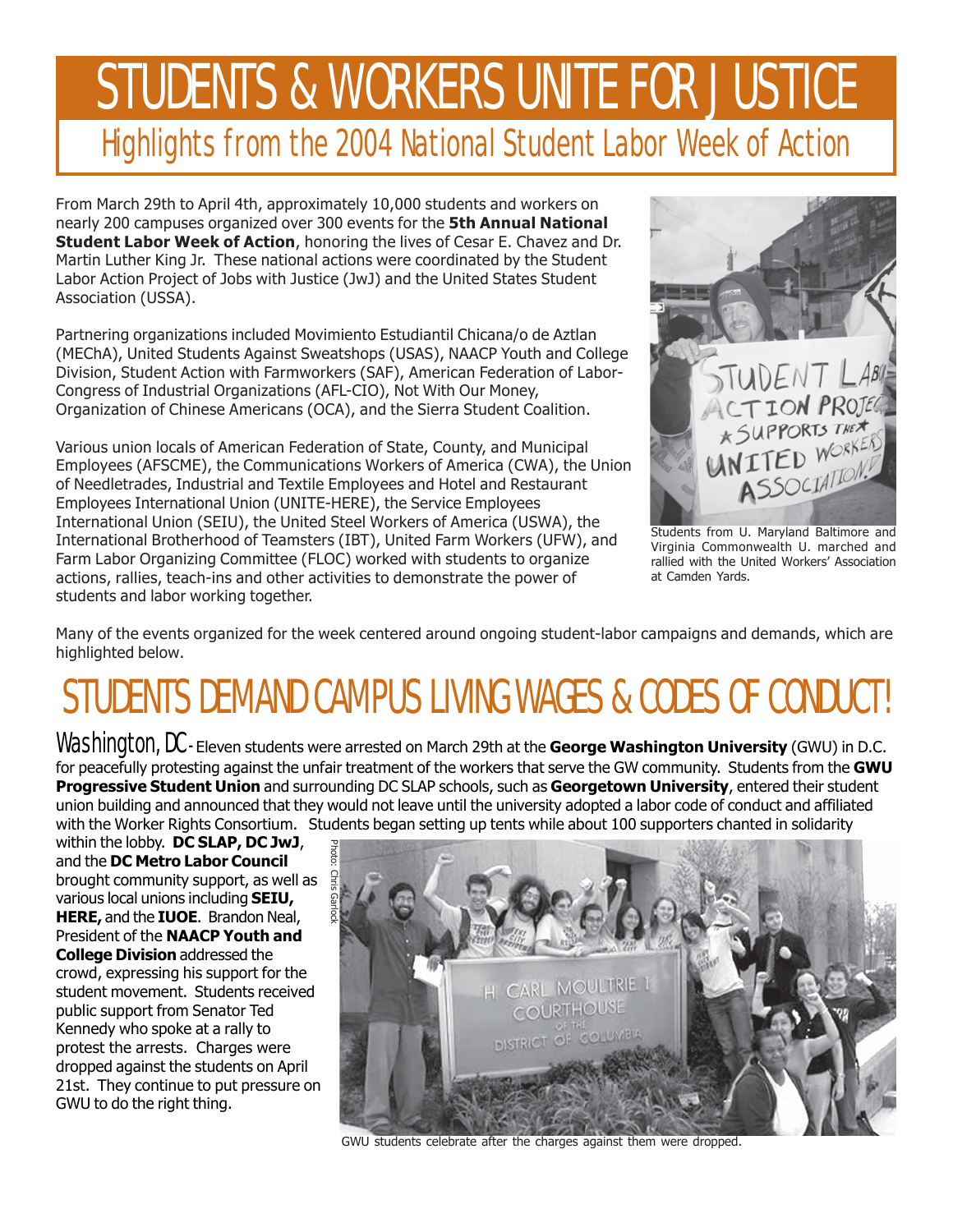### St. Louis, MO - The **Student Worker Alliance (SWA) of Washington University**

launched a living wage campaign to promote workers' rights on campus. To escalate the campaign, they planned a whole week of events. Events included: a forum organized by SWA and **Amnesty International** called "Nickel and Dimed: Trying to make it in St. Louis," which was an exposition of the lives of the workers on our campus; a Boot the Bell event to educate students and administrators about the integrity of some of the companies that provide food on campus; a discussion on campus living wages that included a great panel of speakers including Nick Fichtenbaum (SWA), Economics Professor Raines, and Ken McCoy from ACORN St. Louis; and a silent march that involved 40 students and community members to protest recent unjust firings of campus workers, including the 36 Nicaraguan workers who were sent back to



Washington U. students rally for a campus living wage.

Nicaragua and have yet to return. To culminate the week, 250 people gathered to stand in support of a living wage and workers' rights at Washington University on Friday, April 2nd. Speakers included representatives from St. Louis JwJ, ACORN, and Ana Rizo, national coordinator of **SLAP** addressed the crowd. In attendance were students, campus workers, **St. Louis JwJ, SEIU, USWA, FLOC**, religious community members, and **ACORN**. The presence of the service workers at the rally proved the most powerful component in creating a unified atmosphere between students, workers, and the community.

## STUDENTS STAND UP IN SUPPORT OF WORKERS' RIGHTS!

Boston, MA - **Boston SLAP and JwJ** supported Justice for Janitors during the week of action! On April 1st, Boston SLAP organized a citywide call-in day for the Tufts Janitors with **SEIU Local 285**. On April 2nd, they organized a rally and demonstration at the University of Massachusetts Boston in support of 400 janitors who were recently denied a pay increase. On April 4th there was a Boston SLAP action at Ritz Deluxe Apartment complexes against Commercial Cleaning, the Ritzís cleaning service that fired an employee a month ago for no valid reason and continues to violate union contracts. They also participated in a huge rally to abolish poverty on the Boston Common and then lead a march to the Ritz apartment complexes where they delivered an eviction notification to management for violation of Martin Luther Kingís dream of fair treatment for all workers.

Philadelphia, PA - **Philadelphia SLAP and AFSCME 1723 win victory with campus workers at Temple University!** Philadelphia SLAP and **Philadelphia JwJ** held a Teach-In on Wednesday, March 31st at Temple University on the "Corporatization of Higher Education". Students were educated on how and why universities are increasingly being run on corporate models and how this is currently playing out and affecting students and workers at Temple University. The Teach-In also served to build support for a 500-person rally on April 1st that Philly SLAP and JwJ organized with Temple workers, AFSCME 1723, who won their contract two days after that awesome energetic rally.



Temple students rally with campus administrative workers.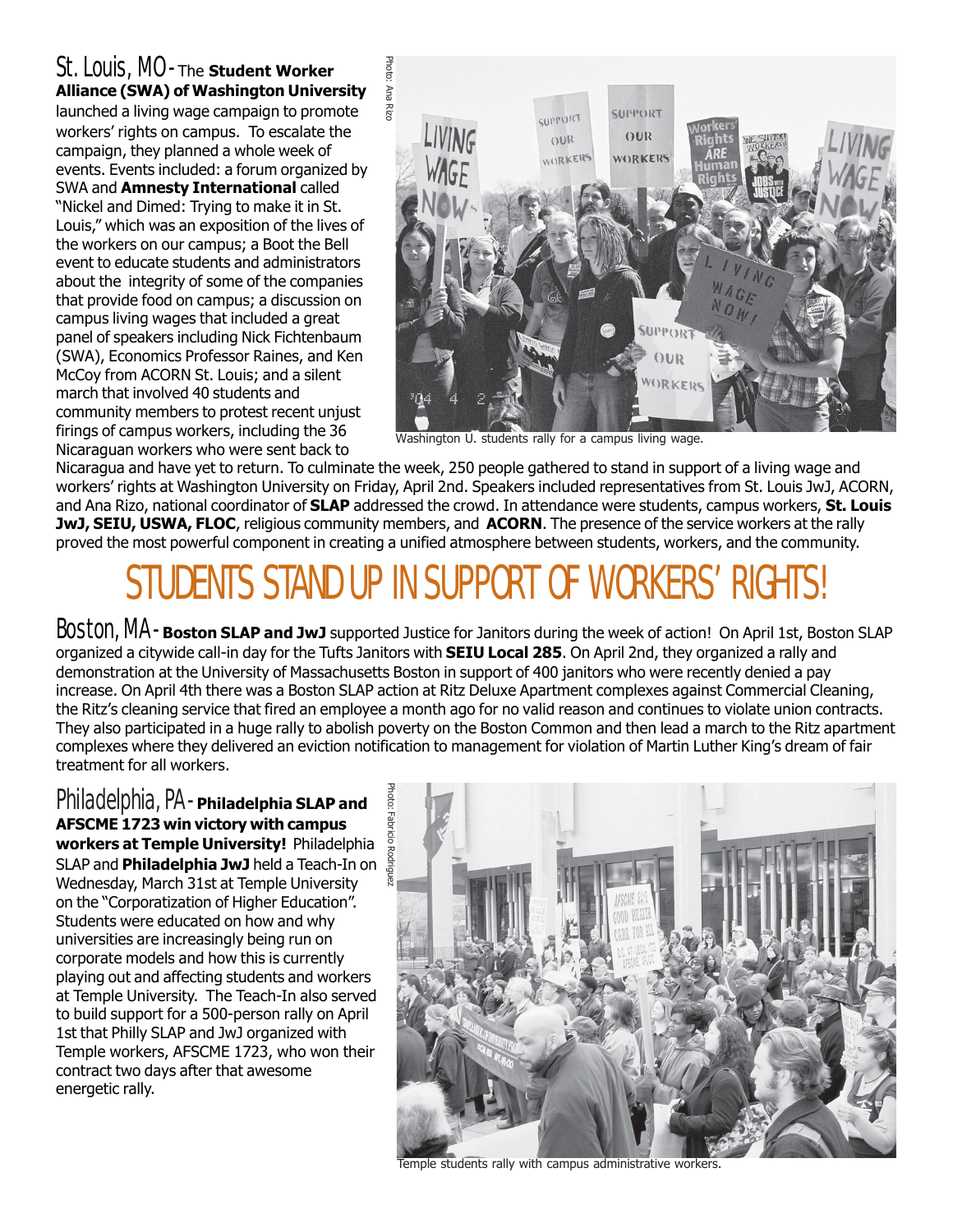Austin, TX - On April 5, about 30 **University of Texas Austin** (UT) shuttle drivers and a coalition of **Austin SLAP**, **Not with Our Money**, faculty, and UT staff held a rally and picnic to bring attention to the refusal of ATC Transit to bargain in good faith with the drivers. The drivers have not had a raise in three years and their health benefits have been slashed. Before the action, the drivers received a memorandum from ATC threatening all workers who attended the event with termination. **One week later, two of the most active union members were fired**. Since the rally, the Austin public transit authority (which also subcontracts with ATC) has publicly indicated some support for the workers, but UT has yet to comment on the struggle. Students and workers have since rallied in support of the fired workers, and expect that they will be reinstated in the near future.



Fired worker Glenn Gaven rallies with students.

### STUDENTS DEMAND GLOBAL JUSTICE!

Seattle, Washington - **Washington State SLAP and JwJ** organized a week of global justice awareness events. One event included a panel featuring Luis Adolfo Cardona, a **Coca-Cola Union leader** forced to flee Colombia for his life;Tara Widner, staff representative of the **USWA** and an organizer of the Miami Free Trade Area of the Americas (FTAA) protests; and Akson Mounlamai student leader of Washington State SLAP, JwJ and **APALA**. Other events included a Central American Free Trade Agreement (CAFTA) action in Pierce County and an event highlighting the resistance movement of Mayan Women in Chiapas, which was sponsored by the **UW MEChA** and the **UW Bridges Center for Labor Studies.**

# STUDENTS ORGANIZE TEACH-INS AND FORUMS ON LABOR JUSTICE

Chicago, IL - During the National Student Labor Week of Action, **Chicago SLAP** held an Anti-Oppression Training at Lake Forest College. Midwest student labor activists got together for a weekend of learning and discussing the ways in which identity and oppression (racism, sexism, homophobia, etc.) play out in the context of our organizing. Speakers included Prexy Nesbitt who co-founded the **Chicago Clergy and Laity Concerned** (CLAC) Anti-Racism Training Institute, Cindy

#### **Participating campuses in the 2004 Student Labor Week of Action**

**CA -** Claremont College - Contra Costa College - Inglewood M.E.Ch.A. - Laney Community College - National U. - Occidental College - Renaissance High School - Sacramento City College - San Diego State U. - San Francisco State U. - San Jose State U. - Santa Ana College - Stanford U. - Sun Valley M.E.Ch.A. - UC Berkeley - UC Davis - UC Los Angeles - UC Riverside - UC San Diego - UC San Francisco - UC Santa Barbara - UC Santa Cruz - Van Nuys M.E.Ch.A. - **CO** - Regis U. - **CT** - U. of Connecticut - **DC** - George Washington U. - Georgetown U. - **FL** - U. of South Florida - **GA** - Valdosta State U. - **IL** - DePaul U. - Lake Forest U. - Northern Illinois U. - U. of Chicago - **IN** - Indiana U. - Notre Dame - **KY** - Morehead State U. - **MA** - College of the Holy Cross - Hallmark Institute of Photography - Hampshire College - Harvard U. - Mt. Holyoke - Simmons College - **MD** - U. Maryland Baltimore - **MI** - Central Michigan U. - Eastern Michigan U. - Grand Valley State U. - Michigan State U. - Oakland U. - U. of Michigan - Wayne State U. - Western Michigan U. - **MN** - Morris College - **MO** - Washington U. - **NJ** - Rutgers Law School - **- NM** - U. of New Mexico - **NY** - Buffalo State College - Cornell U. - New Rochelle High School - Southampton College of Long Island U. - SUNY New Paltz -**OH** - Kent State U. - Miami U. of Ohio - U. of Cincinnati - Westerville South High School - **OR** - Oregon State U. - Portland Community College Cascade - U. of Oregon - **PA** - Haverford - Indiana U. of PA - La Salle U. - Mercyhurst College - U. Pittsburgh - Swarthmore - Temple U. - U. Pennsylvania - **RI** - Providence College - **TN** - Belmont U. - U. of Tennessee - **TX** - Texas A&M - U of Texas Austin - U. of Texas El Paso - **UT** - Waterford School **- VA -** Virginia Commonwealth U. - **VT** - Middlebury College - **WA** - U. Washington - Washington State U. - **WI** - U. Wisconsin Madison - U. Wisconsin Manitowoc - U. Wisconsin Marinette - U. Wisconsin Milwaukee - **Canada** - Queenís U. - Saint Francis Xavier

Levitt who is an anti-racist/multicultural educator, Simon Strikeback who was the first Chicago SLAP intern, Cynthia Rodriguez who is the vice president of **SEIU Local 73**, and a representative from **Chicago Women in the Trades.**

Kent, OH - At Kent State University, student groups including **CHANGE, Student Anti-Racist Action, Campus Animal Rights Expedition (CARE) and Students Eliminating Environmental Destruction (SEED)** joined with labor groups like the **USWA, KSU Staff United, AFSCME Local 153, AAUP-KSU, HERE, and Tri-county Central Labor Council**, as well as community organizations including **Kent Natural Foods Co-op, Late Night Christian Fellowship, Policy Matters Ohio, and American Friends Service Committee (Akron)** to organize a whole Week of events for the National Student Labor Week of Action. The Week of events included a Labor Action Games Night; a screening of a Roger Hill video "A Year in the Movement" (featuring FTAA Miami protests, May 4th 2003 Kent State anti-war protest, various other protests); a Labor Action Rally with dozens of speakers and musicians; a speaking event on "How can students and workers change society?" with Staughton Lynd, a civil rights and anti-war activist and legendary labor organizer; a Fair Trade Coffee Workshop; Labor Films "CorpOrNation" and "Live Nude Girls Unite!"; and a very fun Benefit Concert.